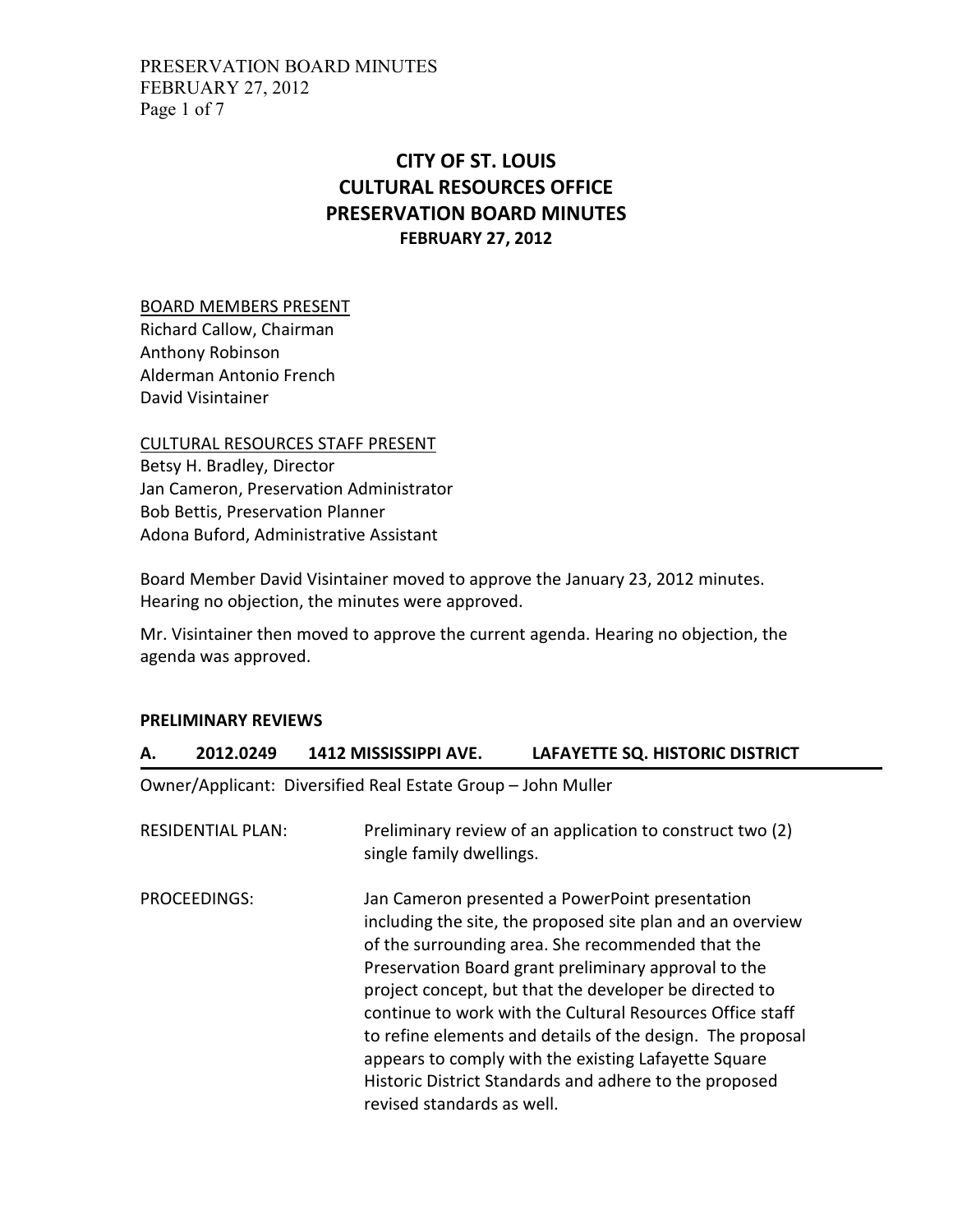PRESERVATION BOARD MINUTES FEBRUARY 27, 2012

| Page 2 of 7               |                                                                                                                                                                                                                                                                                                                                                |
|---------------------------|------------------------------------------------------------------------------------------------------------------------------------------------------------------------------------------------------------------------------------------------------------------------------------------------------------------------------------------------|
|                           | Mr. John Muller testified that he intends to continue to<br>work with the Cultural Resources Office staff to refine the<br>design.                                                                                                                                                                                                             |
| <b>FINDINGS OF FACTS:</b> | The Board found that:                                                                                                                                                                                                                                                                                                                          |
|                           | the proposed new buildings conform to the<br>п<br>requirements of the Lafayette Square Historic District<br>Standards;                                                                                                                                                                                                                         |
|                           | the project design is preliminary and details regarding<br>ш<br>cornice, window and door details have not yet been<br>finalized;                                                                                                                                                                                                               |
|                           | plans have been submitted to the Lafayette Square<br>٠<br>Restoration Committee, who have indicated their<br>support for the project; and                                                                                                                                                                                                      |
|                           | that no comment regarding the proposal was received<br>п<br>from the Alderman of the ward.                                                                                                                                                                                                                                                     |
| <b>ACTION:</b>            | It was the decision of the Preservation Board to grant<br>preliminary approval of the project subject to the<br>applicant working with the Cultural Resources Office to<br>refine elements and details of the design. The motion was<br>made by Board Member Antonio French and seconded by<br>Mr. Visintainer. The motion passed unanimously. |

### B. 2012.0095 4136 FLAD AVENUE SHAW HISTORIC DISTRICT

Owner: Land Reutilization Authority Applicnat: David & Amanda Baca

| <b>RESIDENTIAL PLAN:</b> | Preliminary review of an application to construct a single<br>family dwelling.                                                                                                                                                                                                                                                                                                                                                                                                                                                     |
|--------------------------|------------------------------------------------------------------------------------------------------------------------------------------------------------------------------------------------------------------------------------------------------------------------------------------------------------------------------------------------------------------------------------------------------------------------------------------------------------------------------------------------------------------------------------|
| <b>PROCEEDINGS:</b>      | Jan Cameron presented a PowerPoint presentation<br>including the site, the proposed site plan and an overview<br>of the surrounding area. She recommended that the<br>Preservation Board grant preliminary approval with the<br>stipulation that the final design details and materials be<br>approved by the Cultural Resources Office. The staff<br>considers that the proposed design will be compatible<br>with the surrounding historic fabric and contribute to<br>restoring some consistency to the block face, even though |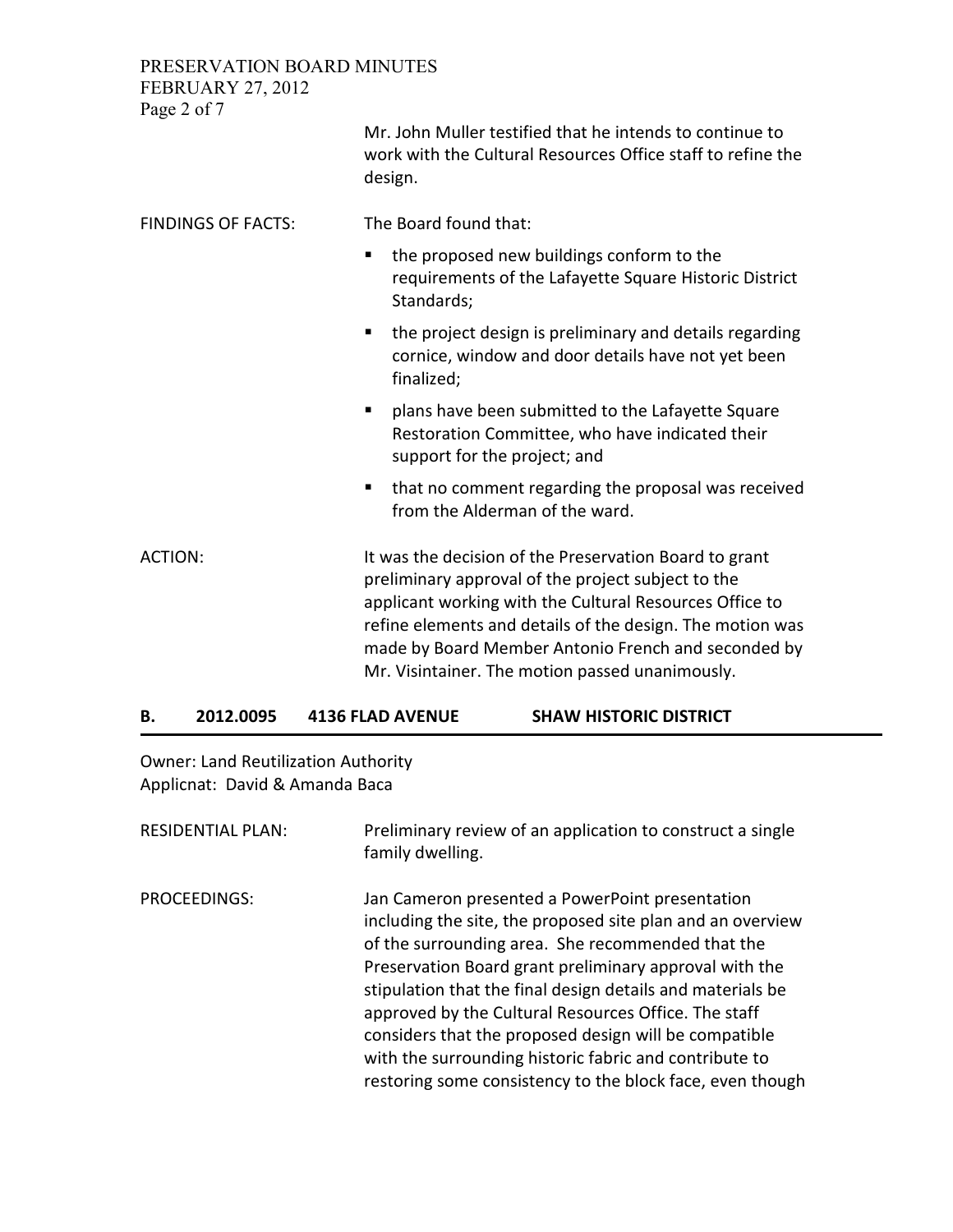PRESERVATION BOARD MINUTES FEBRUARY 27, 2012

| $20101 \text{ m}$<br>Page 3 of 7 |                                                                                                                                                                                                                                                                                                                                                  |
|----------------------------------|--------------------------------------------------------------------------------------------------------------------------------------------------------------------------------------------------------------------------------------------------------------------------------------------------------------------------------------------------|
|                                  | certain elements may not strictly comply with the historic<br>district standards.                                                                                                                                                                                                                                                                |
|                                  | David Baca, property owner, testified on his own behalf<br>regarding the windows of the house.                                                                                                                                                                                                                                                   |
| <b>FINDINGS OF FACTS:</b>        | The Board found that:                                                                                                                                                                                                                                                                                                                            |
|                                  | the proposed design generally conforms to the<br>п<br>requirements of the Shaw Neighborhood Historic<br><b>District Standards;</b>                                                                                                                                                                                                               |
|                                  | the somewhat larger scale of the house is acceptable<br>п<br>on this site, given that the buildings adjacent on either<br>side exhibit disparity of scale and massing;                                                                                                                                                                           |
|                                  | the project design is preliminary and details regarding<br>п<br>window muntin design and other elements have not<br>yet been finalized;                                                                                                                                                                                                          |
|                                  | plans have been submitted to the Shaw Neighborhood<br>п<br>Improvement Association, which has indicated its<br>support for the project;                                                                                                                                                                                                          |
|                                  | the owner's request to use interior muntins on the<br>п<br>sides and rear of the building is reasonable, given the<br>additional cost and the reduced visibility of these<br>elevations; and                                                                                                                                                     |
|                                  | no comment regarding the proposal was received from<br>п<br>the Alderman of the ward.                                                                                                                                                                                                                                                            |
| <b>ACTION:</b>                   | It was the decision of the Preservation Board to grant<br>preliminary approval of the general design with the<br>stipulation that the final design details and materials be<br>approved by the Cultural Resources Office. The motion<br>was made by Board Member David Visintainer and<br>seconded by Mr. French. The motion passed unanimously. |

### NEW APPLICATION

|  | J. | 2012.0189 | <b>3663 FOREST PARK</b> |
|--|----|-----------|-------------------------|
|--|----|-----------|-------------------------|

PRESERVATION REVIEW DISTRICT

Owner: Amrut & Sita Patel Applicant: ADDA Environmental – AG Mack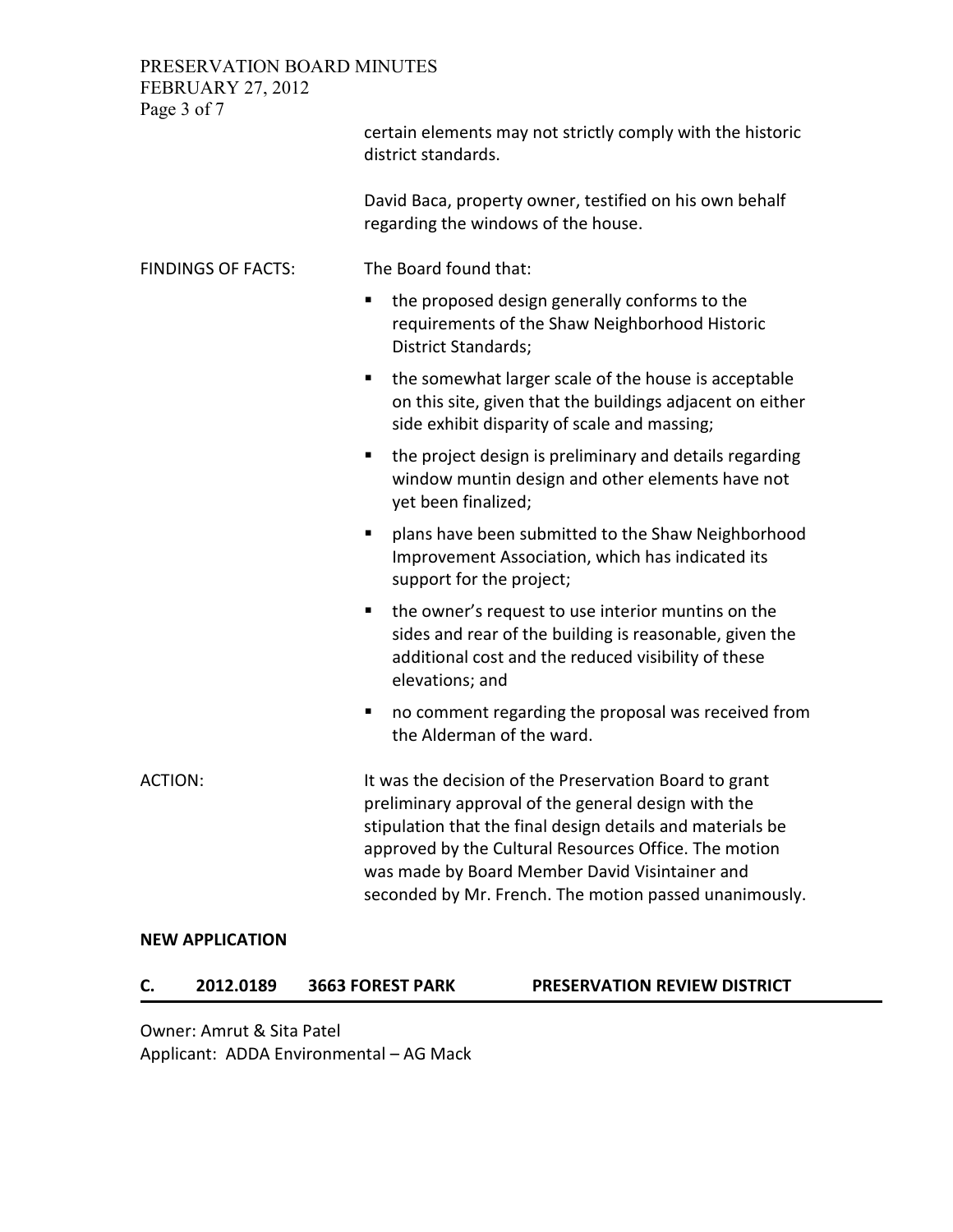| PRESERVATION BOARD MINUTES<br><b>FEBRUARY 27, 2012</b><br>Page 4 of 7 |                                                                                                                                                                                                                                                                                                                                                                                                                                                                                |
|-----------------------------------------------------------------------|--------------------------------------------------------------------------------------------------------------------------------------------------------------------------------------------------------------------------------------------------------------------------------------------------------------------------------------------------------------------------------------------------------------------------------------------------------------------------------|
| <b>DEMOLITION PLAN:</b>                                               | Review of applicant's demolition permit as granted on<br>September 27, 2010.                                                                                                                                                                                                                                                                                                                                                                                                   |
| <b>PREVIOUS ACTION:</b>                                               | September 2, 2010 - Preliminary review submitted to<br>construct a 5 story hotel.                                                                                                                                                                                                                                                                                                                                                                                              |
|                                                                       | September 27, 2010 - The Preservation Board voted to<br>grant preliminary approval to the demolition permit,<br>instructing the Cultural Resources Office to withhold<br>approval of the demolition permit application until the<br>owner applied for a building permit for a hotel building<br>similar to the design presented at the meeting.                                                                                                                                |
| <b>PROCEEDINGS:</b>                                                   | Betsy Bradley made a presentation about the property,<br>past Board actions and community consultations. She<br>stated that she had received letters from 17 <sup>th</sup> Ward<br>Alderman Joseph Roddy, the Park Central Development<br>Corporation, and the St. Louis Community Credit Union,<br>which is a neighbor to the east of the property, in support<br>of the demolition. Ms. Bradley recommended that the<br>Preservation Board grant approval of the demolition. |
|                                                                       | Ankit Patel, representing his family's company, SASAK<br>Corporation, explained the reasons for the delay to<br>construct a hotel on the site. Mr. Patel also stated the<br>property would be fenced and seeded with grass.                                                                                                                                                                                                                                                    |
|                                                                       | Ron Coleman, Neighborhood Stabilization Officer for the<br>17 <sup>th</sup> Ward, testified in support of the demolition.                                                                                                                                                                                                                                                                                                                                                      |
|                                                                       | Darryl Orr of the St. Louis Community Credit Union<br>testified in support of the demolition. Mr. Orr stated he<br>believes the building is a safety hazard for the Credit Union<br>next door.                                                                                                                                                                                                                                                                                 |
|                                                                       | Dan Krasnoff of the Central Park Development Corporation<br>for the 17 <sup>th</sup> Ward, testified in support of the demolition.<br>He submitted a letter of support for the demolition. He<br>stated he believes the hotel will be built when the<br>economy improves.                                                                                                                                                                                                      |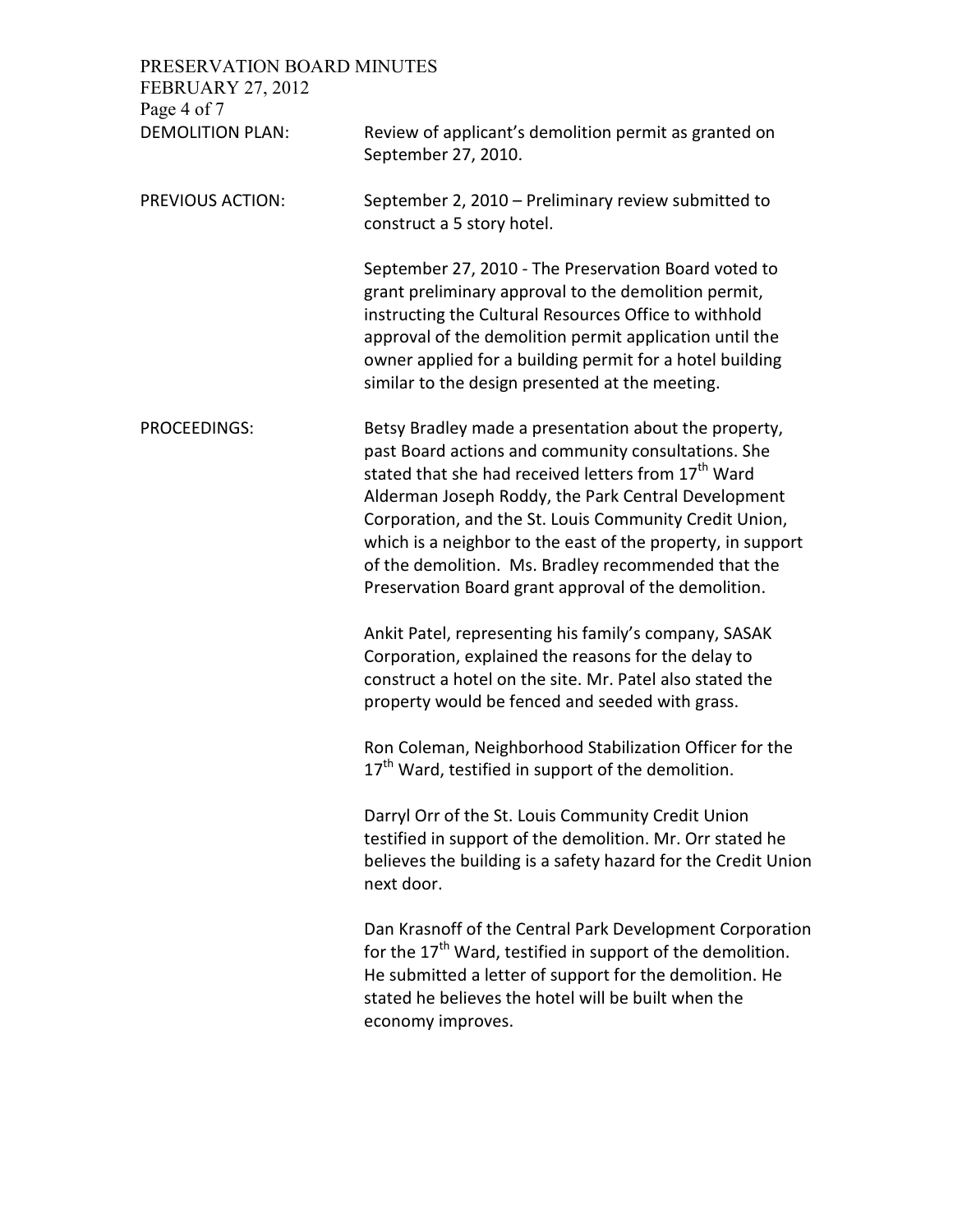## PRESERVATION BOARD MINUTES

| <b>FEBRUARY 27, 2012</b><br>Page 5 of 7 |                                                                                                                                                                                                                                                                                                                                                                                                                                                                                                                                                                                                                                                                                                                                                                                                                                               |
|-----------------------------------------|-----------------------------------------------------------------------------------------------------------------------------------------------------------------------------------------------------------------------------------------------------------------------------------------------------------------------------------------------------------------------------------------------------------------------------------------------------------------------------------------------------------------------------------------------------------------------------------------------------------------------------------------------------------------------------------------------------------------------------------------------------------------------------------------------------------------------------------------------|
|                                         | Ruth Keenoy, representing Landmarks Association of St.<br>Louis, testified in opposition to the demolition without any<br>requirement of plans for new construction at this time.                                                                                                                                                                                                                                                                                                                                                                                                                                                                                                                                                                                                                                                             |
| <b>FINDINGS OF FACTS:</b>               | The Preservation Board found that:                                                                                                                                                                                                                                                                                                                                                                                                                                                                                                                                                                                                                                                                                                                                                                                                            |
|                                         | the owners of the property at 3663 Forest Park had<br>П<br>been granted preliminary approval of the demolition<br>by the Preservation Board at its September 27, 2010<br>meeting, with the condition that the Cultural<br>Resources Office withhold approval of the demolition<br>permit application until the owner applies for a<br>building permit for a hotel building similar to the<br>design presented at the meeting;                                                                                                                                                                                                                                                                                                                                                                                                                 |
|                                         | the property is in disrepair and incidents of nuisance<br>п<br>activities have occurred in the last year; and                                                                                                                                                                                                                                                                                                                                                                                                                                                                                                                                                                                                                                                                                                                                 |
|                                         | that the owner intends to proceed with the hotel<br>П<br>project when economic conditions improve.                                                                                                                                                                                                                                                                                                                                                                                                                                                                                                                                                                                                                                                                                                                                            |
| <b>ACTION:</b>                          | The deteriorated condition of the property combined with<br>the testimony of the Neighborhood Stabilization Officer<br>regarding vandalism and entry of the property by<br>trespassers, and the testimony of the neighbors regarding<br>hazards to their safety and effects on their commercial<br>enterprises, and taking into account the testimony of the<br>neighborhood organization, and finding the Applicant<br>credible in his commitment to build the hotel as approved<br>by the Board, it was the decision of the Preservation Board<br>to remove the condition of the immediate issuance of a<br>building permit from the demolition permit as approved.<br>The motion was made by Board Member Anthony<br>Robinson and seconded by Mr. Visintainer. Aldermen<br>Antonio French opposed the motion. The motion passed 2<br>to 1. |

#### APPEAL OF DENIAL

# D. 2011.2156 2846 SHENANDOAH AVE. FOX PARK HISTORIC DISTRICT

Owner/Applicant: Don Monshausen

RESIDENTIAL PLAN: Appeal of a staff denial of a building permit to retain a front storm door installed without a permit.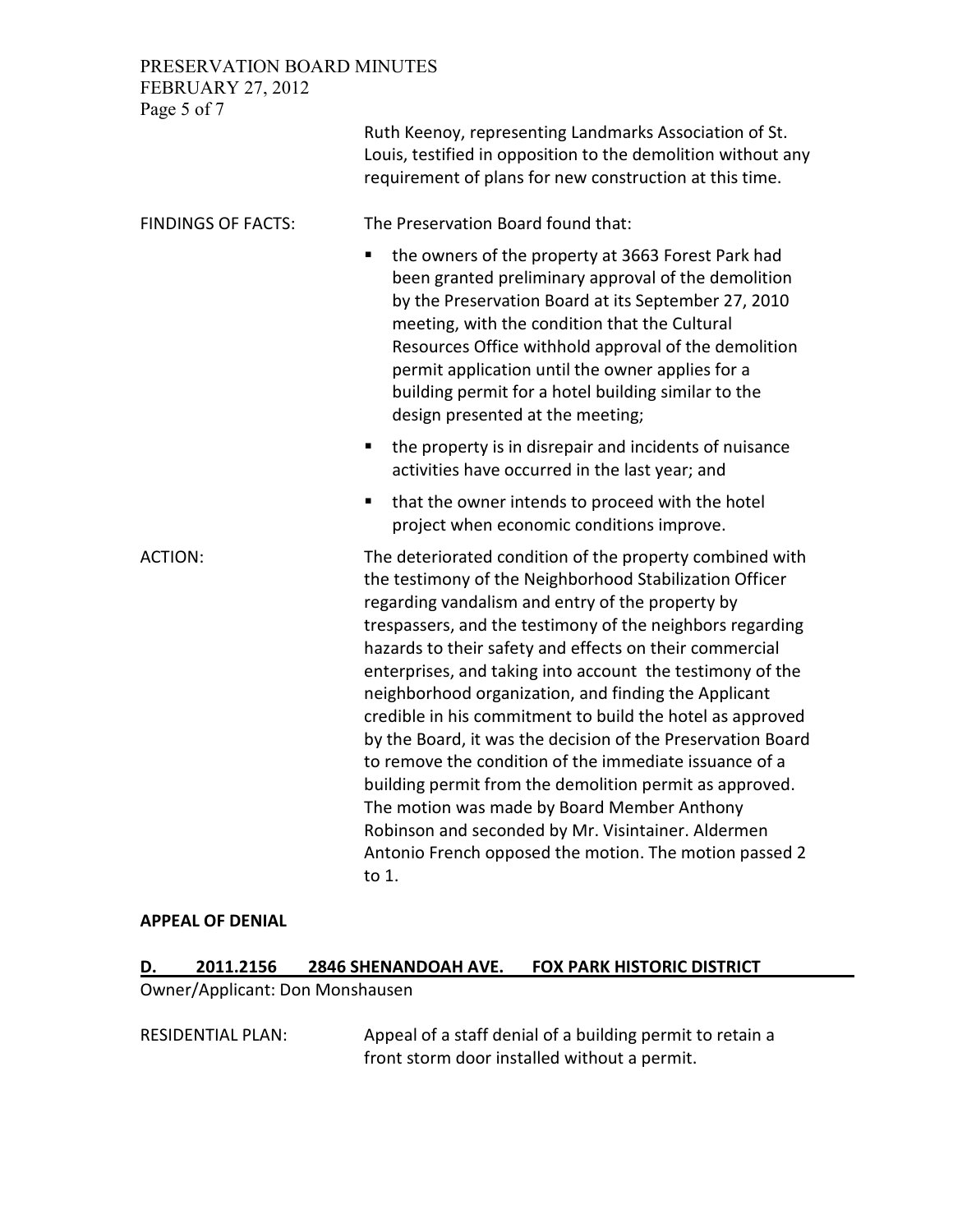| PRESERVATION BOARD MINUTES |                    |
|----------------------------|--------------------|
| FEBRUARY 27, 2012          |                    |
| Page 6 of 7                |                    |
| PROCEFDINGS.               | $\Delta$ s this wa |

| PROCEEDINGS:              | As this was an appeal of a staff denial, and therefore a<br>final decision under Chapter 536 RSMO., Mr. Don<br>Monshausen was informed that a quorum was not<br>present, and that he was not required to proceed at this<br>time. Mr. Monshausen asked to proceed and waived the<br>right to a quorum. The Board proceeded to hear his<br>appeal at his request.                                                                                                                                                                                      |
|---------------------------|-------------------------------------------------------------------------------------------------------------------------------------------------------------------------------------------------------------------------------------------------------------------------------------------------------------------------------------------------------------------------------------------------------------------------------------------------------------------------------------------------------------------------------------------------------|
|                           | Bob Bettis presented a PowerPoint presentation including<br>the site, the installed storm door, and an overview of the<br>surrounding area. Mr. Bettis submitted certified copies of<br>Ordinances #64689 and #66098 into the record. He<br>recommended that the Preservation Board uphold the<br>Director's denial as the completed work is not in<br>compliance with the Fox Park Historic District Standards.<br>He stated that the staff had not received any comments<br>from the Alderwoman or any neighborhood group<br>regarding the project. |
|                           | Don Monshausen testified on his own behalf. He<br>presented energy bills into the record showing a reduced<br>cost in energy since installing the doors.                                                                                                                                                                                                                                                                                                                                                                                              |
| <b>FINDINGS OF FACTS:</b> | The Preservation Board found that:<br>the completed work is not in compliance with<br>п<br>the Fox Park Historic District Standards which require<br>that new storm doors be compatible with the doors<br>behind;                                                                                                                                                                                                                                                                                                                                     |
|                           | the owner installed the storm doors and transom<br>п<br>without a permit;                                                                                                                                                                                                                                                                                                                                                                                                                                                                             |
|                           | the owner is in housing court for the violation;                                                                                                                                                                                                                                                                                                                                                                                                                                                                                                      |
|                           | after receiving a court summons, the owner applied for<br>п<br>a permit for the storm doors and transom which was<br>denied by the Cultural Resources Office as the storm<br>doors and transom did not comply with the Fox Park<br>Historic District Standards;                                                                                                                                                                                                                                                                                       |
|                           | the cost to repair the original doors and frames would<br>п<br>be approximately \$5,000-\$6,000;                                                                                                                                                                                                                                                                                                                                                                                                                                                      |
|                           | the owner did not provide evidence of economic<br>hardship that would result from replacement of the<br>storm door system, beyond utility bills;                                                                                                                                                                                                                                                                                                                                                                                                      |